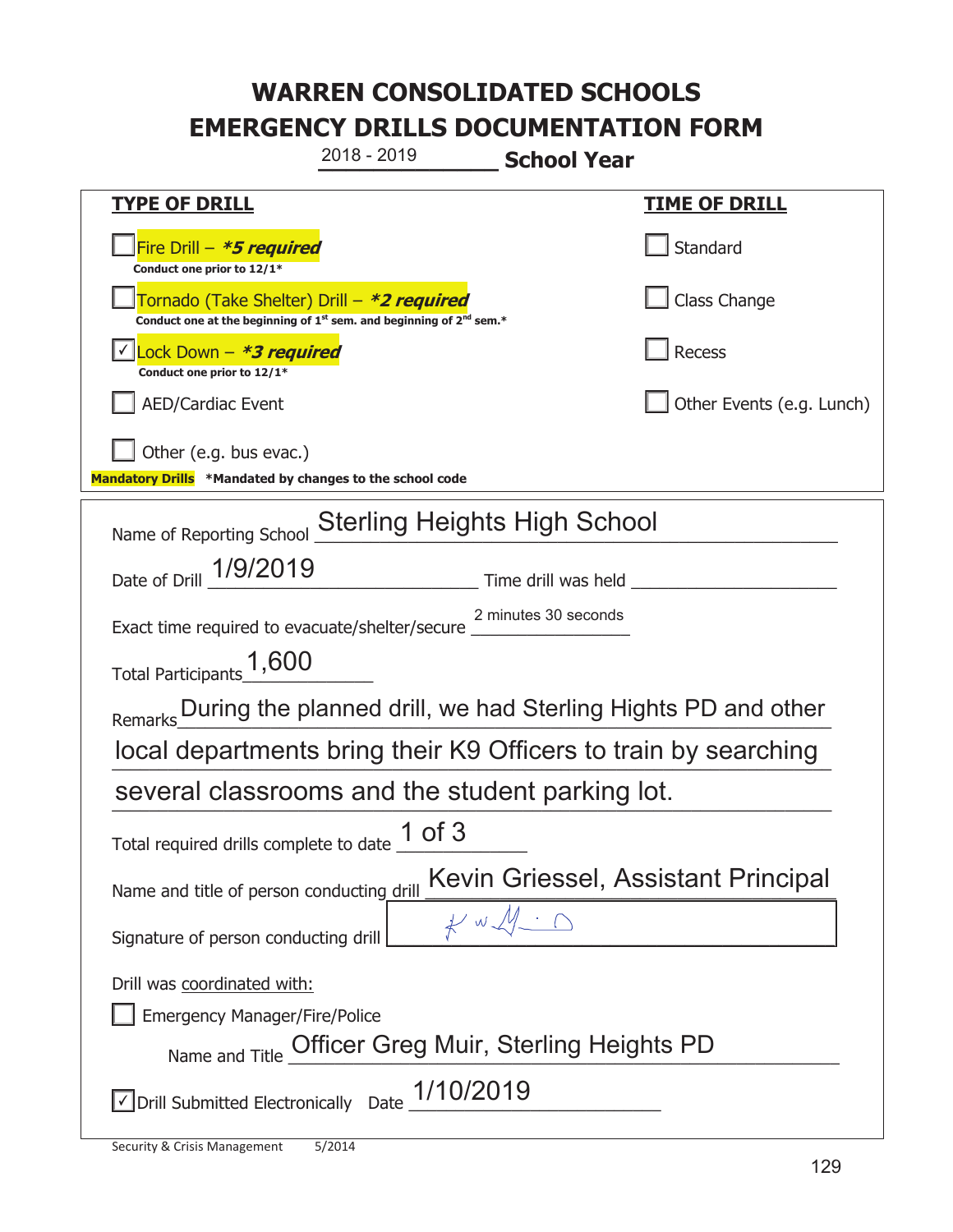|                                                                                  | 2018-19                                                                                     | <b>School Year</b> |                           |  |
|----------------------------------------------------------------------------------|---------------------------------------------------------------------------------------------|--------------------|---------------------------|--|
| <b>TYPE OF DRILL</b>                                                             |                                                                                             |                    | <b>TIME OF DRILL</b>      |  |
| √Fire Drill – <i>*<b>5 required</b></i><br>Conduct one prior to 12/1*            |                                                                                             |                    | Standard                  |  |
| Tornado (Take Shelter) Drill – *2 required                                       | Conduct one at the beginning of 1 <sup>st</sup> sem. and beginning of 2 <sup>nd</sup> sem.* |                    | Class Change              |  |
| ock Down - <b>*3 required</b><br>Conduct one prior to 12/1*                      |                                                                                             |                    | <b>Recess</b>             |  |
| <b>AED/Cardiac Event</b>                                                         |                                                                                             |                    | Other Events (e.g. Lunch) |  |
| Other (e.g. bus evac.)                                                           |                                                                                             |                    |                           |  |
| Mandatory Drills *Mandated by changes to the school code                         |                                                                                             |                    |                           |  |
| Name of Reporting School                                                         | <b>Sterling Heights High School</b>                                                         |                    |                           |  |
| Date of Drill 1/8/2019 Time drill was held 9:07am                                |                                                                                             |                    |                           |  |
| Exact time required to evacuate/shelter/secure 2 minutes 57 seconds              |                                                                                             |                    |                           |  |
| Total Participants <sup>1</sup> ,600                                             |                                                                                             |                    |                           |  |
| Remarks                                                                          |                                                                                             |                    |                           |  |
|                                                                                  |                                                                                             |                    |                           |  |
|                                                                                  |                                                                                             |                    |                           |  |
| Total required drills complete to date                                           | 3 of 5 fire                                                                                 |                    |                           |  |
| Kevin Griessel, Assistant Principal<br>Name and title of person conducting drill |                                                                                             |                    |                           |  |
| Signature of person conducting drill                                             |                                                                                             |                    |                           |  |
| Drill was coordinated with:<br><b>Emergency Manager/Fire/Police</b>              | Name and Title <b>Fire Marshall</b> , SHFD                                                  |                    |                           |  |
| $\vee$ Drill Submitted Electronically Date $\_1/8/2019$                          |                                                                                             |                    |                           |  |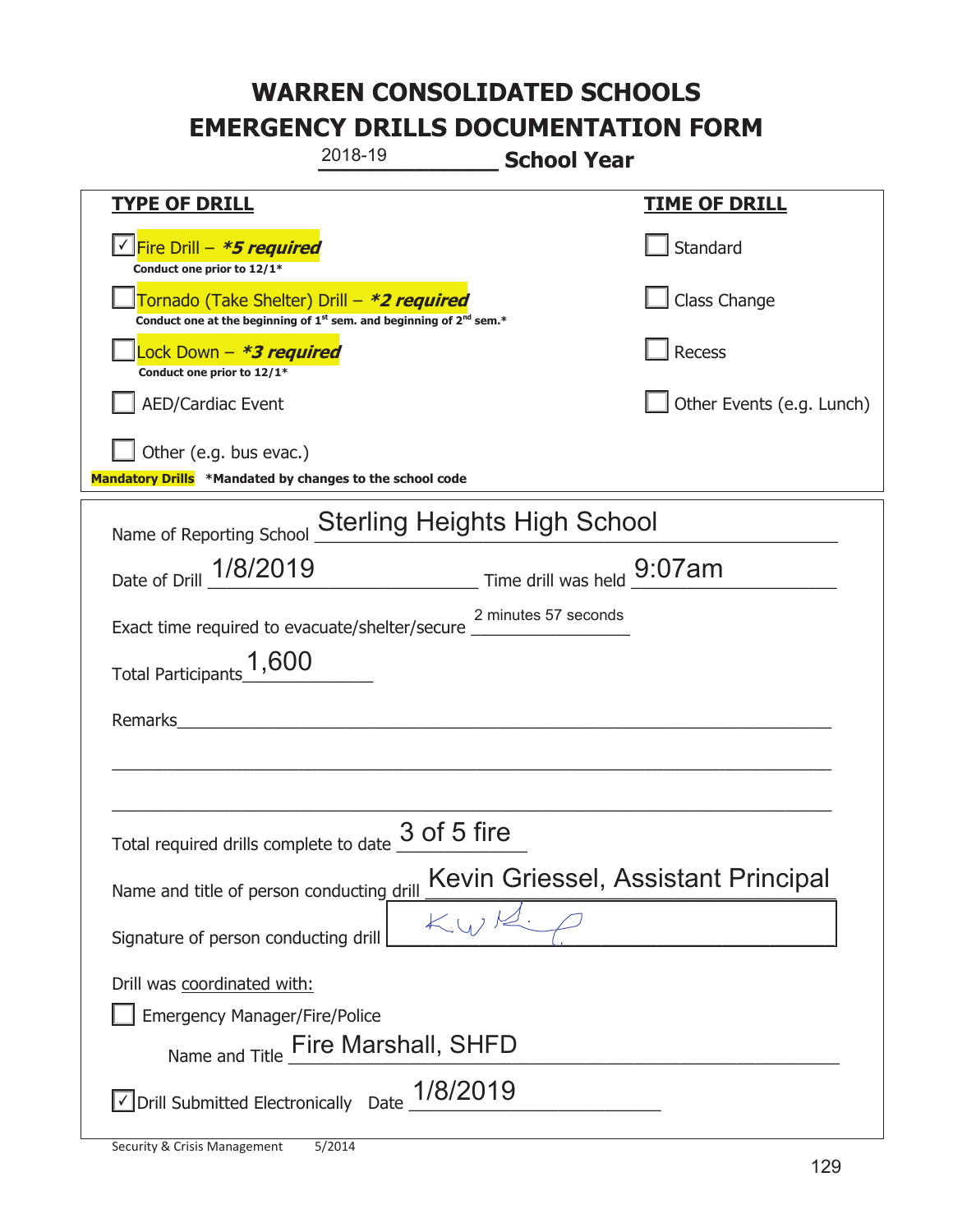| 2018/19<br><b>School Year</b>                                                                                               |                                  |  |  |  |
|-----------------------------------------------------------------------------------------------------------------------------|----------------------------------|--|--|--|
| <b>TYPE OF DRILL</b>                                                                                                        | <u>TIME OF DRILL</u>             |  |  |  |
| <u> √ Fire Drill – <i>*<b>5 required</b></i></u><br>Conduct one prior to 12/1*                                              | Standard                         |  |  |  |
| Tornado (Take Shelter) Drill – *2 required<br>Conduct one at the beginning of $1^{st}$ sem. and beginning of $2^{nd}$ sem.* | Class Change                     |  |  |  |
| Lock Down – <b>*<i>3 required</i></b><br>Conduct one prior to 12/1*                                                         | Recess                           |  |  |  |
| <b>AED/Cardiac Event</b>                                                                                                    | $\cup$ Other Events (e.g. Lunch) |  |  |  |
| Other (e.g. bus evac.)<br>Mandatory Drills *Mandated by changes to the school code                                          |                                  |  |  |  |
| Name of Reporting School Sterling Heights High School                                                                       |                                  |  |  |  |
| Date of Drill 10/22/2018 Time drill was held 10:29                                                                          |                                  |  |  |  |
| Exact time required to evacuate/shelter/secure $\underline{5:35}$                                                           |                                  |  |  |  |
| Total Participants <sup>1</sup> ,600                                                                                        |                                  |  |  |  |
| Remarks                                                                                                                     |                                  |  |  |  |
| Drill started at the beginning of A Lunch which caused a delay                                                              |                                  |  |  |  |
| in exiting within the normal time of less than 3 minutes.                                                                   |                                  |  |  |  |
| Total required drills complete to date 2 of 5 fire                                                                          |                                  |  |  |  |
| Name and title of person conducting drill <b>Kevin Griessel</b>                                                             |                                  |  |  |  |
| Signature of person conducting drill                                                                                        |                                  |  |  |  |
| Drill was coordinated with:<br><b>Emergency Manager/Fire/Police</b>                                                         |                                  |  |  |  |
|                                                                                                                             |                                  |  |  |  |
| $\vee$ Drill Submitted Electronically Date $\underline{10/22/2018}$                                                         |                                  |  |  |  |

T